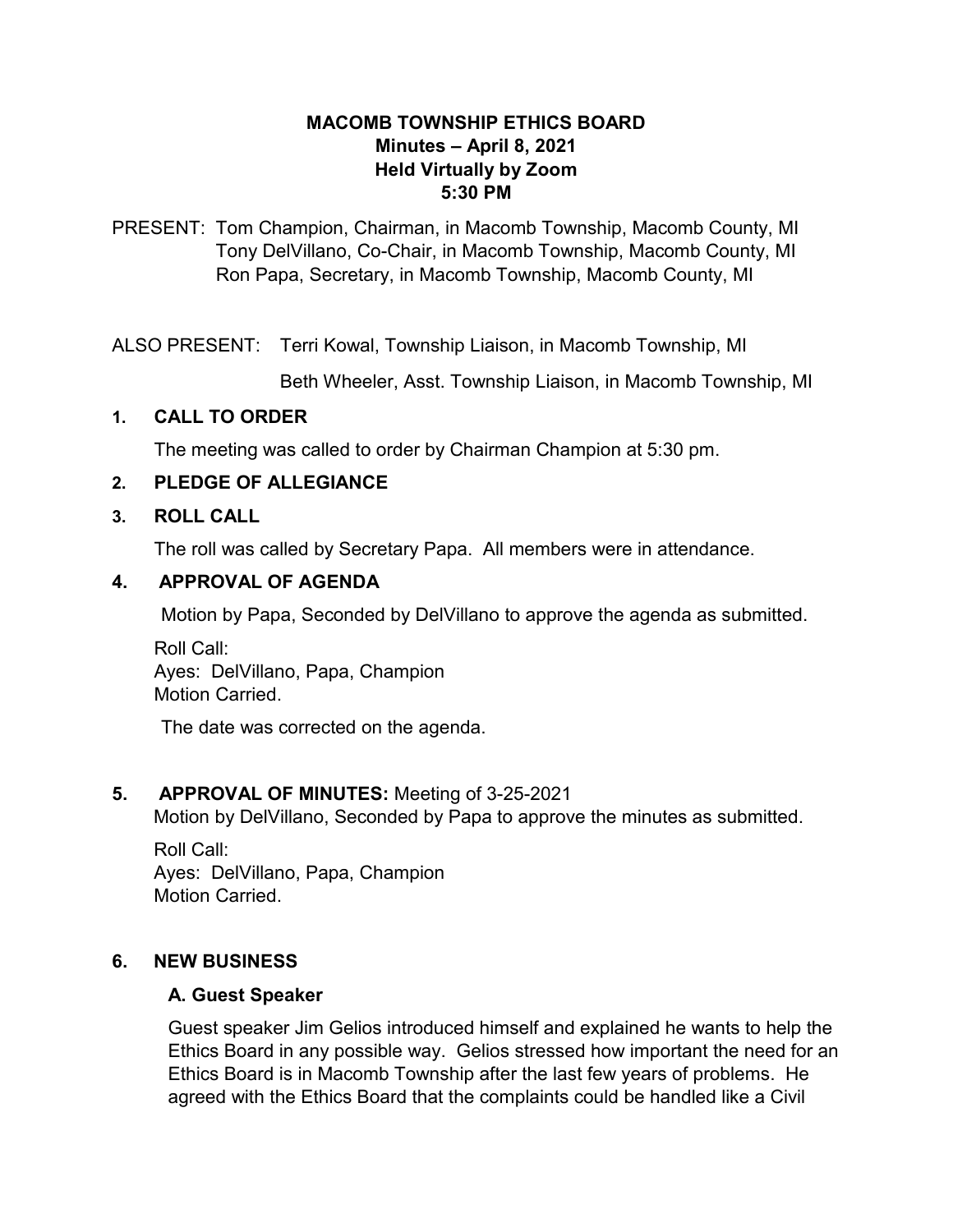Infraction with a fine schedule. He also stated the complaints should be notarized to make sure the complaint is serious.

Kowal asked who issues the civil infractions?

Gelios explained that Legal Counsel and the Building Department (Code Enforcement Officers) can write/issue tickets.

Champion explained if the violation is serious it should go to the Board, but if it is minor he believes we should issue fines. Gelios agreed, but said we don't have a fine mechanism in the ordinance.

Kowal explained the unions will not agree to the fines, unless it is written in the contracts and she feels there is a very slim chance of that occurring. And, every ethics complaint made, if valid, needs to go to the Board of Trustees per the ordinance. DelVillano stated we can just make the recommendation.

Papa brought up confidentiality and asked at what point does it become public?

Gelios explained confidentiality begins when it becomes an official record. Possibly consider using complaint numbers instead of names.

Kowal explained that we must keep all complaints even if it is not considered legit. All complaints will be included on the annual report to the Board.

Papa asked Gelios why the previous Ethics Board dissolved. Gelios explained he was part of an Advisory Committee to just put the ordinance together and not part of the Ethics Board itself. He doesn't know why they dissolved.

# **B. Complaint Form**

Chairman Champion stated he preferred the Macomb County Form. Kowal asked him to clarify what wording is different than the Macomb County version, that he would like to see changed. This draft is based on the County's form. DelVillano stated he created a form as well. He has a section listed so the person making the complaint must base it on part of the ordinance.

Discussion followed and all agreed the shorter version is better.

Motion by Papa to approve the Ethics Complaint Form that has less wording.

Seconded by DelVillano.

# **Roll Call:**

# **Ayes: DelVillano, Champion, Papa**

Motion Carried.

Kowal stated she will get the form to the Board of Trustees.

# **C. Disclosure Form**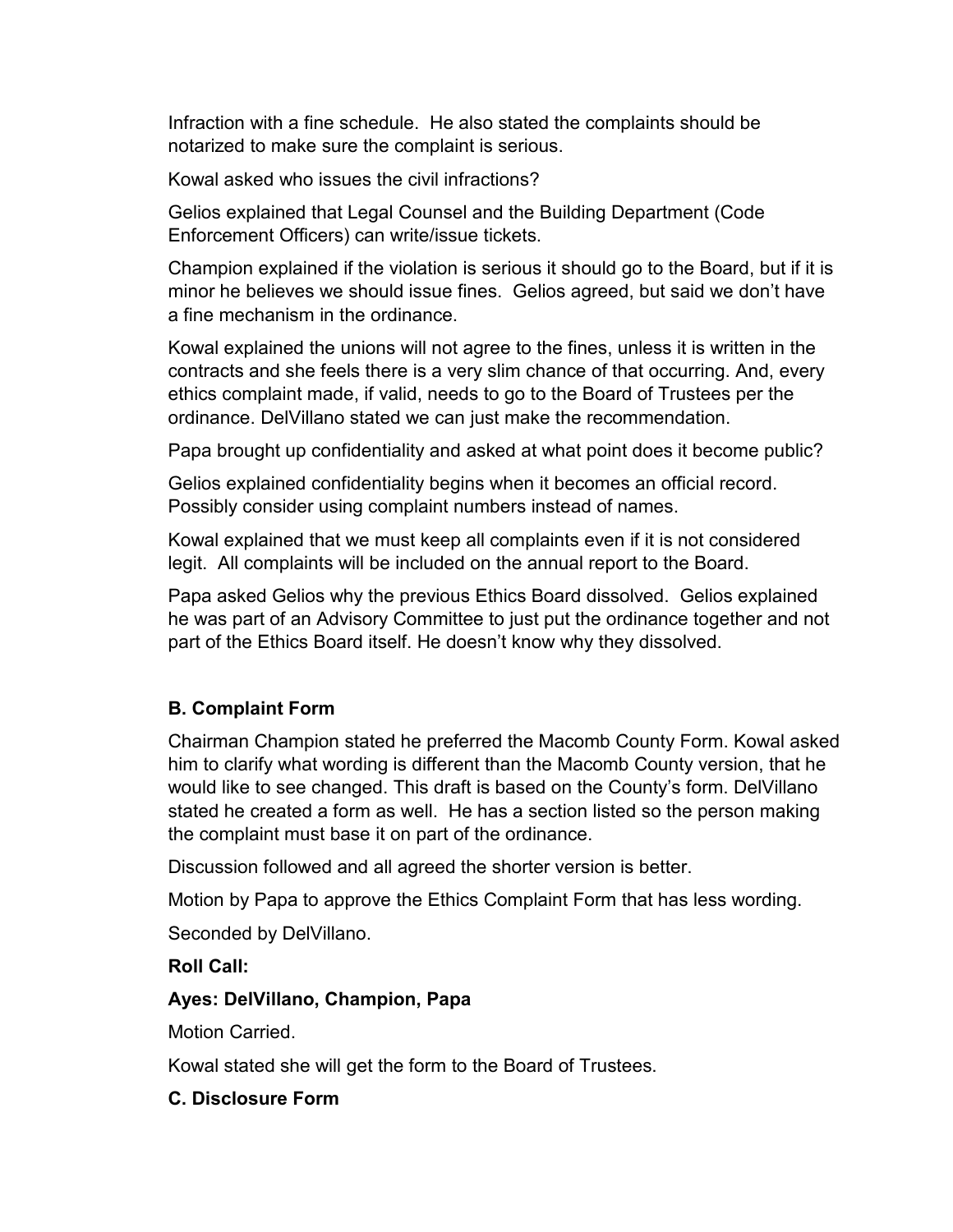Discussion started about the 5 and 10% of company listed. Kowal suggested to use the word "any" ownership instead of an exact percentage. All agreed to drop the percentage. Kowal asked to have the phone number and email added near the name at the top. Kowal will create draft of the Disclosure with the edits discussed at the meeting. The Ethics Board Procedures was handed out to the Board. Kowal asked everyone to review the document and contact her with suggestions and thoughts.

# **7. OLD BUSINESS**

#### **A. Penalties and Fines**

Penalties and fines were discussed in length earlier in the meeting.

#### **B. Unions**

Papa stated the Ethics Board should be brought up in negotiations with the Township. Must be some recognition of the Ethics Board. Kowal stated the Township is currently in negotiations and she will speak with the HR Director and the Supervisor. Papa stated that we discussed adding a statement about future CBAs in Section 2-150 – Primacy of collective bargaining agreements *"*It is the advisement of the Ethics Board that future collective bargaining agreements negotiated by the township should include references to abidance of the Ethics Ordinance*."* 

# **8. \* PUBLIC COMMENTS**

No one was logged on from the public.

# **9. BOARD COMMENTS**

The Board thanked Jim Gelios for speaking and providing the Ethics Board with helpful information and advice.

The next Ethics Board Meeting will be April 29, 2021.

# **10. MACOMB TOWNSHIP LIAISON UPDATE**

Kowal thanked Jim Gelios for all his previous hard work and for sharing his knowledge and history with the Ethics Board this evening. Kowal confirmed the next Ethics Board Meeting will be April 29, 2021 at 5:30 pm.

Gelios stated he was happy to help and that the Ethics Board is doing a great job. He added that down the road we should incorporate ethics training into our plan.